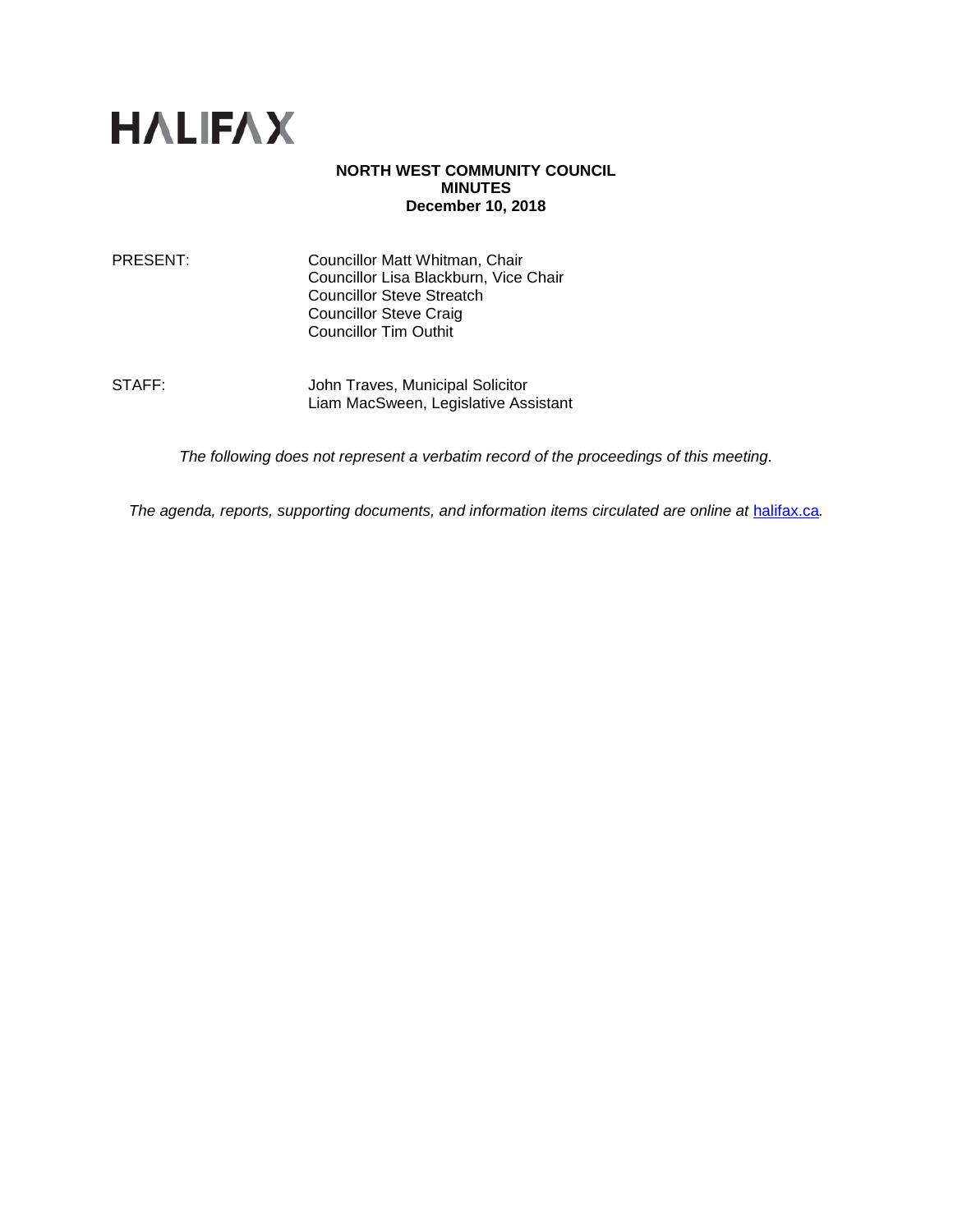*The meeting was called to order at 7:00 p.m. and recessed at 7:25 p.m. North West Community Council reconvened at 7:30 p.m. and moved into an In Camera (In Private) session at 9:00 p.m. North West Community Council reconvened to public session at 9:14 p.m. adjourned at 9:15 p.m.*

# **1. CALL TO ORDER**

Liam MacSween, Legislative Assistant, called the meeting to order in the Youth/Senior Room, Bedford-Hammonds Plains Community Centre, 202 Innovation Drive, Bedford.

# **ELECTION OF CHAIR AND VICE CHAIR**

Liam MacSween, Legislative Assistant, called for nominations for the position of Chair.

MOVED by Councillor Blackburn, seconded by Councillor Craig

# **THAT Councillor Tim Outhit be nominated as Chair of North West Community Council.**

## **MOTION PUT AND PASSED.**

MOVED by Councillor Streatch, seconded by Councillor Craig

## **THAT Councillor Matt Whitman be nominated as Vice-Chair of North West Community Council.**

## **MOTION PUT AND PASSED.**

The Legislative Assistant called three times for further nominations, there were none. The Legislative Assistant distributed and collected ballots to the members of North West Community Council declaring Councillor Matt Whitman as Chair of North West Community Council.

Councillor Whitman called for nominations for the position of Vice Chair.

MOVED by Councillor Outhit, seconded by Councillor Streatch

THAT Councillor Lisa Blackburn be nominated for the position of Vice Chair of North West Community Council.

## **MOTION PUT AND PASSED.**

Councillor Whitman called three times for further nominations, there were none.

Councillor Lisa Blackburn was elected Vice Chair of North West Community Council.

# **TABLING OF 2018 ANNUAL REPORT**

• **Public Participation for Annual Report**

Councillor Whitman called three times for members of the public to address North West Community Council on the 2018 Annual Report. There were no speakers present.

MOVED by Councillor Blackburn, seconded by Councillor Outhit

### **THAT North West Community Council accept and table the 2018 Annual Report as presented.**

# **MOTION PUT AND PASSED.**

.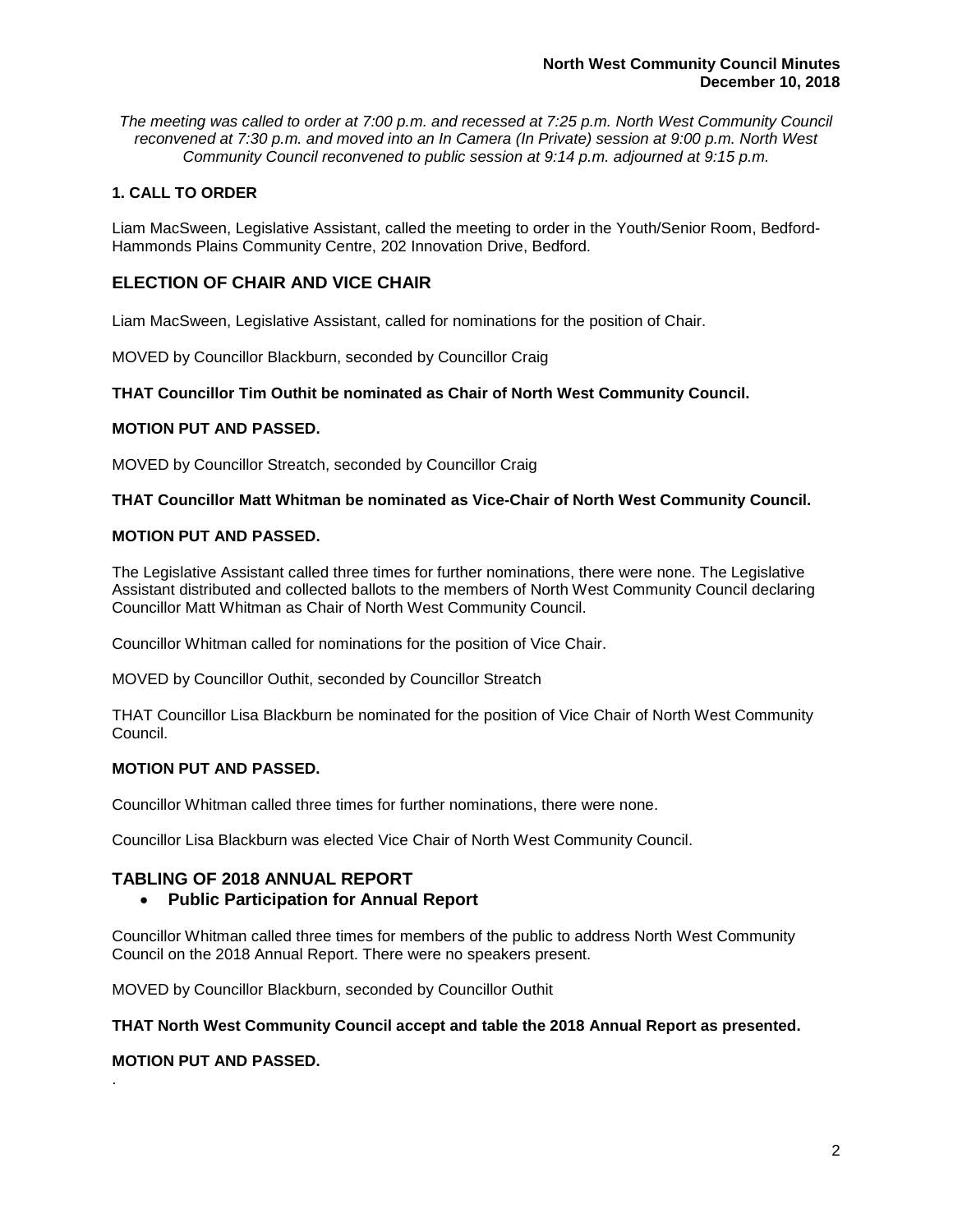## **2. APPROVAL OF MINUTES – November 5, 2018**

MOVED by Councillor Blackburn, seconded by Councillor Streatch

### **THAT the minutes of November 5, 2018 be approved as circulated.**

### **MOTION PUT AND PASSED.**

### **3. APPROVAL OF THE ORDER OF BUSINESS AND APPROVAL OF ADDITIONS AND DELETIONS**

Additions: None

North West Community Council agreed by consensus to move agenda items 10.1.1, 10.1.2, 10.1.3 and 15.1.1 as the last items of business.

MOVED by Councillor Blackburn, seconded by Councillor Streatch

**THAT the agenda be approved as amended.** 

#### **MOTION PUT AND PASSED.**

- **4. BUSINESS ARISING OUT OF THE MINUTES – NONE**
- **5. CALL FOR DECLARATION OF CONFLICT OF INTERESTS – NONE**
- **6. MOTIONS OF RECONSIDERATION – NONE**
- **7. MOTIONS OF RESCISSION – NONE**
- **8. CONSIDERATION OF DEFERRED BUSINESS – NONE**
- **9. NOTICES OF TABLED MATTERS – NONE**
- **10. HEARINGS**
- **10.1 PUBLIC HEARINGS**

#### **10.1.1 Case 21406: Development Agreement for 216 Cobequid Road, Lower Sackville**

The following was before Community Council:

- A staff recommendation report dated September 28, 2018.
- A Memorandum from the North West Planning Advisory Committee dated July 5, 2018
- A presentation from the applicant dated December 13, 2018
- A staff presentation dated December 13, 2018

Darrell Joudrey, Planner II provided a presentation on Case 21406: Development Agreement for 216 Cobequid Road, Lower Sackville.

In response to questions from Community Council, Jourdey provided further information respecting the requirement for Community Council to approve the fence permits over six feet in height. Joudrey clarified that Class A bicycle parking refers to protected storage units used for bicycle parking.

In response to a follow up question, Joudrey provided commentary on street walls and setbacks incorporated to enhance privacy as well as increases to underground parking spaces, and enhanced visitor parking during evenings and weekends on the ground level.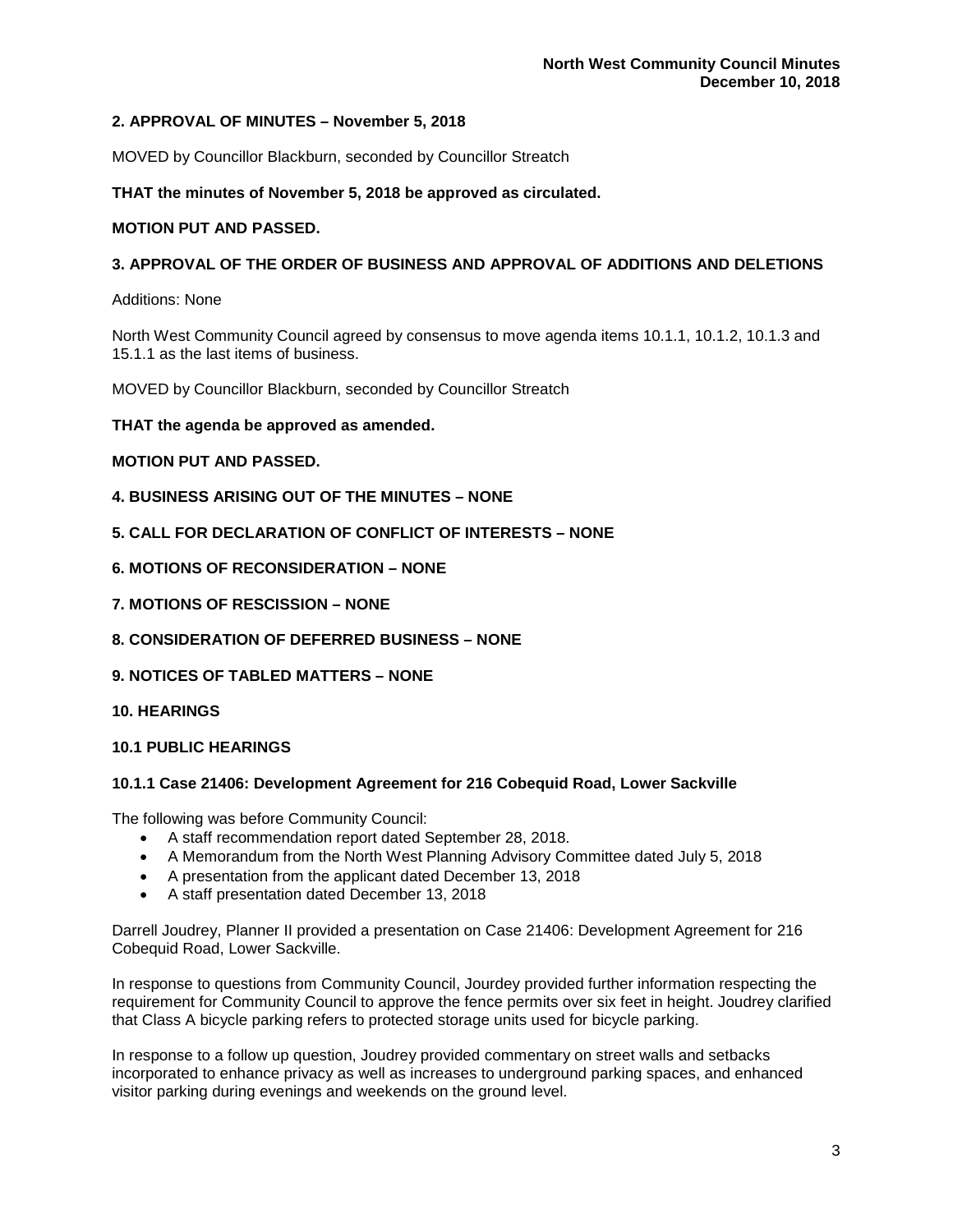Councillor Whitman read the rules of procedure with respect to public hearings, opened the public hearing and invited the applicant to address North West Community Council.

**Tom Emodi**, of TEAL Architecture provided a presentation with respect to Case 21406. Emodi displayed renderings of the proposed building and noted enhancements to pedestrian and vehicular access to the site and parking and privacy measures for residents living on Malik Court such as landscaping and fencing. Emodi further advised that the number of residential units has been reduced from the original proposal of 36 to 33.

Councillor Whitman invited members of the public to address North West Community Council on Case 21406.

**Walter Regan**, of the Sackville Rivers Association, provided commentary with respect storm water management on site, particularly the installation of oil grit separators to protect nearby watercourses. Regan provided further commentary with respect to landscaping and pedestrian access to the building.

**Chris MacPhee**, of Lower Sackville, expressed concern with respect to the proposed height of the building, light pollution, and privacy for those living on Malik Court. MacPhee expressed further concern with respect to the impact of the proposed development on property values in the area.

Councillor Whitman called three times for further speakers to address North West Community Council. There were none present. Councillor Whitman invited the applicant to briefly respond to points raised during the public hearing.

**Tom Emodi**, on behalf of the applicant provided commentary with respect to design changes made since the Public Information Meeting to enhance the distance separation between neighbours. Emodi referenced the installation of fencing and landscaping around the property and noted that building will follow LEED principles to avoid light pollution. Emodi further advised that the height of the building is seven feet in excess of what is currently permissible on the site and that the applicant will work with neighbours to minimize public/security lighting.

MOVED by Councillor Blackburn, seconded by Councillor Craig

# **THAT the Public hearing close.**

### **MOTION PUT AND PASSED.**

In response to questions from Council, Joudrey advised that provisions for lot grading, landscaping and lighting has all been included in the development agreement. Joudrey further advised that discussion have been held with Halifax Water with respect to stormwater management with no issues being identified and that the necessary permits from the Department of Environment will need to be obtained.

In response to a follow up question, Jourdrey advised that the proposed building is 7.6 feet higher than what is currently permitted. Jourdrey advised that staff did not consider this to not be out of character, given the use of the street wall and transitioning height proposed by the applicant.

MOVED by Councillor Craig, seconded by Councillor Blackburn

### **THAT North West Community Council:**

**1. Approve the proposed development agreement, which shall be substantially of the same form asset out in Attachment A of the staff report dated September 28, 2018; and**

**2. Require the agreement be signed by the property owner within 120 or longer if warranted days, or any extension thereof granted by Council on request of the property owner, from the date of final approval by Council and any other bodies as necessary, including applicable appeal periods, whichever is later; otherwise this approval will be void and obligations arising hereunder shall be at an end.**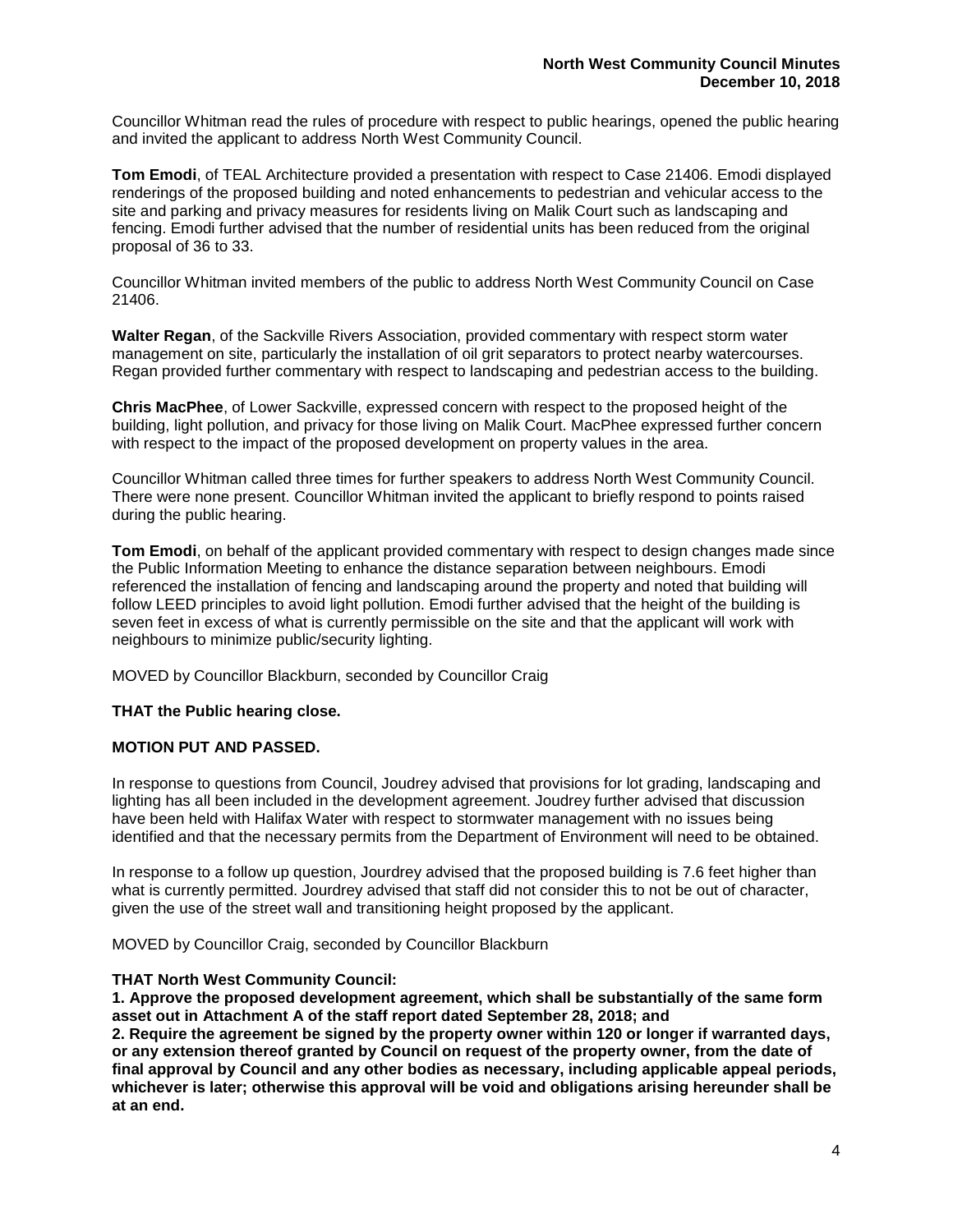# **3. Approve the Fence Permit Application to construct fencing in excess of 6.5 feet in height at 216 Cobequid Road, Lower Sackville.**

# **MOTION PUT AND PASSED.**

### **10.1.2 Case 20757: Development Agreement for 235 Beaver Bank Road, Beaver Bank**

The following was before Community Council:

- A staff recommendation report dated September 20, 2018
- A memorandum from the North West Planning Advisory Committee dated May 8, 2017

Brittney MacLean, Planner II, provided a presentation on Case 20757.

In response to questions from Community Council, MacLean provided commentary respecting the addition of a crosswalk for those who are walking to the pharmacy/doctors offices from the sidewalk for added safety. MacLean provided further commentary on the informal pathway that is located from the subject property to Haddad Court which is located on lands owned by HRM.

Councillor Whitman read the rules of procedures with respect to public hearings, opened the public hearing and invited the applicant to address North West Community Council on Case 20757.

**Troy Scott**, of TA architecture, on behalf of the Applicant provided an overview of the proposal for 235 Beaver Bank Road. Scott noted improvements to the design of the building and parking lot to address traffic and pedestrian safety concerns raised by the public hearing. Scott referenced the informal pathway used by local residents which is located on HRM lands and is not a part of the proposed development.

**Dave Barrett**, of Beaver Bank noted support for the proposed development and provided commentary with respect to the development and planning processes at HRM as well as development in the Beaver Bank area.

**Walter Reagan**, of the Sackville Rivers Association provided commentary on the stormwater management on site and inquired about a sedimentation erosion plan for the proposed property.

Councillor Whitman called three times for further speakers, there were none. Councillor Whitman invited the applicant to briefly respond to points raised during the public hearing. The applicant declined to speak but noted availability to answer questions.

Brittany MacLean further advised that it is the responsibility of the developer to enforce a sedimentation erosion plan for the site.

MOVED by Councillor Blackburn, seconded by Councillor Craig

**THAT the public hearing close.**

## **MOTION PUT AND PASSED**.

MOVED by Councillor Blackburn, seconded by Councillor Craig

### **THAT North West Community Council:**

**1. Approve the proposed development agreement, which shall be substantially of the same form as set out in Attachment A of the staff report dated September 20, 2018; and**

**2. Require the development agreement be signed by the property owner within 120 days, or any extension thereof granted by Council on request of the property owner, from the date of final approval by Council and any other bodies as necessary, including applicable appeal periods, whichever is later; otherwise this approval will be void and obligations arising hereunder shall be at an end.**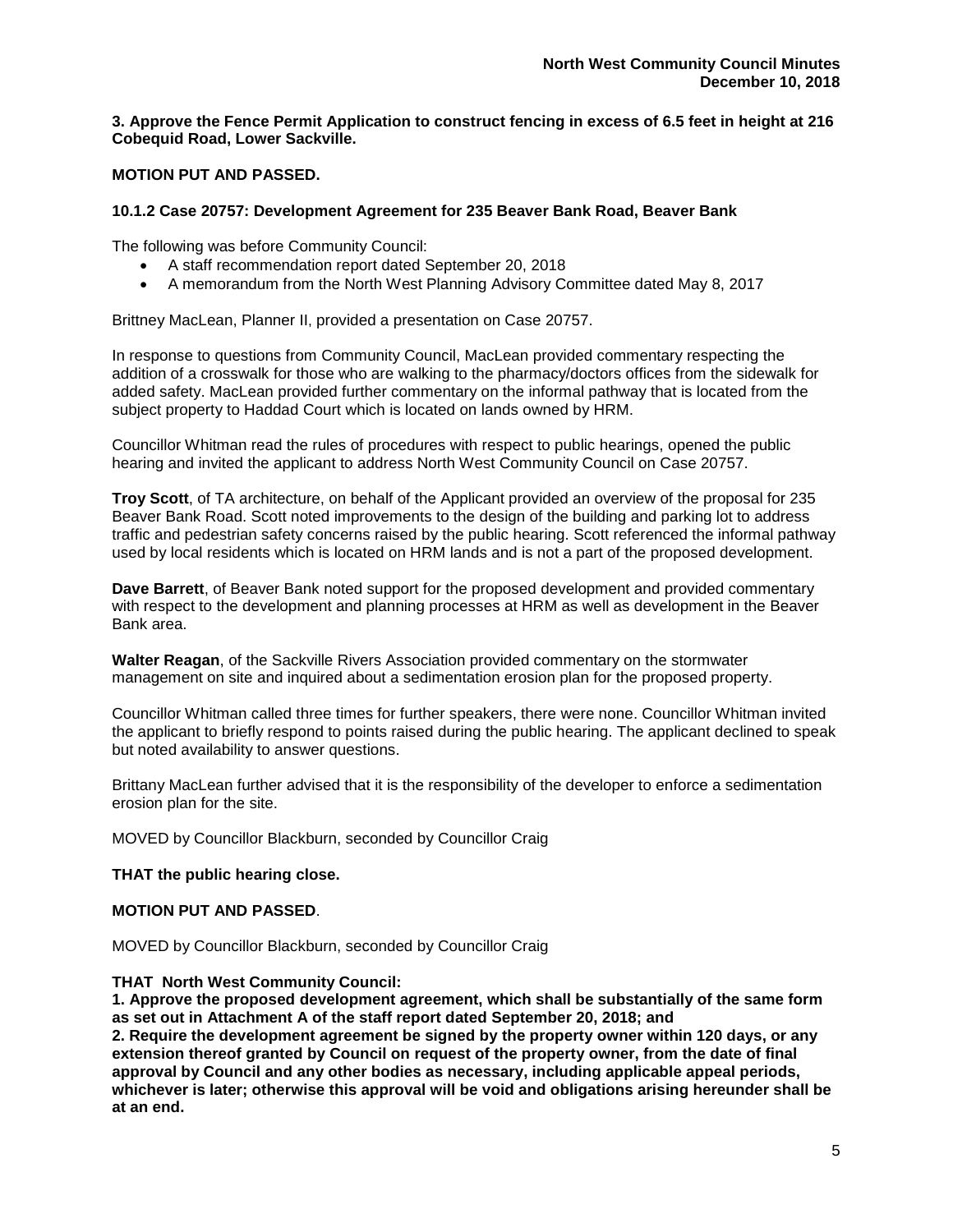*.* In response to questions of clarification, MacLean provided detail with respect to the hours of operation on the site, changes to signage being a non-substantive amendment and ongoing conversation between the property owners and residents to mitigate light pollution caused by the business

## **10.1.3 Case 21476: Substantive Amendment to a Development Agreement for 26, 51, and 56 Jacob Lane, Halifax**

The following was before Community Council:

- A staff recommendation report dated September 4, 2018
- A staff presentation dated December 13, 2018
- Correspondence from Manon Gilroy dated December 3, 2018
- Correspondence from Marie Surrette dated December 5, 2018

Dean MacDougall, Planner II provided a presentation on Case 21476.

Councillor Whitman read the rules of procedures with respect to public hearings, opened the public hearing and invited the applicant to address North West Community Council on Case 21476.

**Pam**, of Universal Realty Group, applicant advised that the current parking situation is unsafe for motorists and pedestrians. Pam advised that the applicant is requesting an additional 57 parking stalls to accommodate the parking issues on 26, 51, and 56 Jacob Lane, Halifax.

Councillor Whitman invited members of the public to address Community Council on Case 21476.There were no speakers present.

MOVED by Councillor Outhit, seconded by Councillor Streatch

### **THAT the public hearing close.**

### **MOTION PUT AND PASSED**.

MOVED by Councillor Outhit, seconded by Councillor Blackburn

### **THAT North West Community Council:**

**1. Approve the proposed amending development agreement, which shall be substantially of the same form as set out in Attachment A of the staff report dated September 4, 2018; and 2. Require the agreement be signed by the property owner within 120 days, or any extension thereof granted by Council on request of the property owner, from the date of final approval by Council and any other bodies as necessary, including applicable appeal periods, whichever is later; otherwise this approval will be void and obligations arising hereunder shall be at an end.**

### **MOTION PUT AND PASSED.**

### **10.2 VARIANCE APPEAL HEARINGS – NONE**

### **11. CORRESPONDENCE, PETITIONS & DELEGATIONS**

### **11.1 Correspondence**

Liam MacSween, Legislative Assistant noted correspondence received for agenda item 10.1.3 which was distributed to members of North West Community Council.

### **11.2 Petitions – NONE**

### **11.3 Presentation – NONE**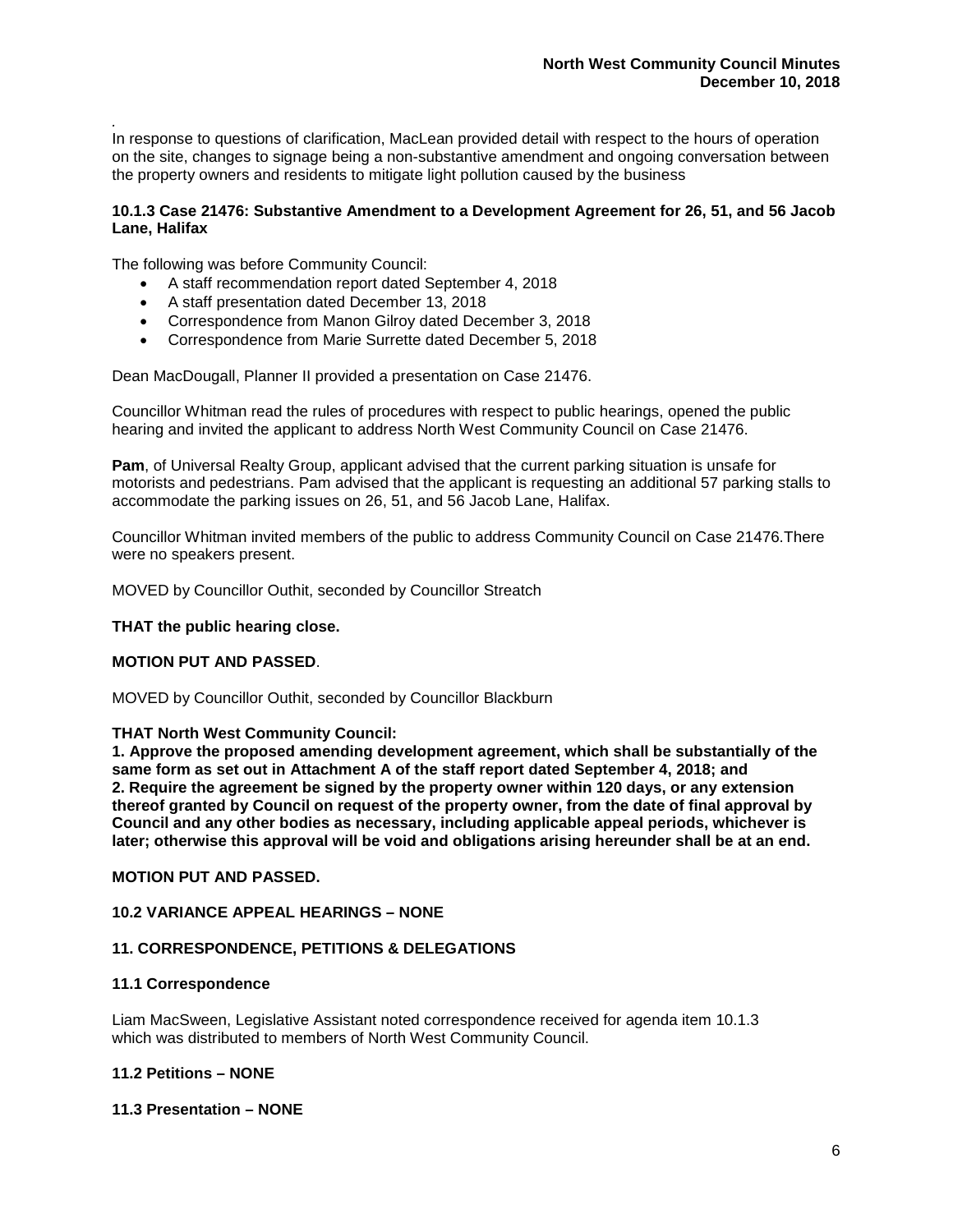## **12. INFORMATION ITEMS BROUGHT FORWARD – NONE**

## **13. REPORTS**

## **13.1 STAFF**

### **13.1.1 Case 19110: Development Agreement for 592 Bedford Highway, Halifax**

The following was before Community Council:

- A supplementary staff recommendation report dated October 24, 2018
- A staff recommendation report dated March 10, 2017

Andrew Bone, Planner III provided an overview of the supplementary staff report dated October 24, 2018 pertaining Case 19110.

MOVED by Councillor Outhit, seconded by Councillor Craig

**THAT North West Community Council give notice of motion to consider approval of the proposed development agreement, as set out in attachment A of the staff report dated October 24, 2018 to develop a residential multi-unit building at 592 Bedford Highway, Halifax and schedule a public hearing.**

## **MOTION PUT AND PASSED.**

**13.1.2 Case 21915: Non-Substantive Amendment to an existing Development Agreement for 644 Bedford Highway, Halifax**

The following was before Community Council:

• A staff recommendation report dated October 24, 2018

MOVED by Councillor Outhit, seconded by Councillor Blackburn

### **THAT That North West Community Council**:

**1.Approve, by resolution, the proposed second amending development agreement, which shall be substantially of the same form as set out in Attachment A of the staff report dated October 24, 2018 to extend the development commencement date and the development completion date for the proposed development at 644 Bedford Highway, Halifax; and**

**2.Require the second amending development agreement be signed by the property owners within 120 days, or any extension thereof granted by Council on request of the property owner, from the date of final approval by Council and any other bodies as necessary, including applicable appeal periods, whichever is later; otherwise this approval will be void and obligations arising hereunder shall be at an end.**

### **MOTION PUT AND PASSED.**

### **13.1.3 Case 21212: Amendments to the Planning Districts 1 & 3 (St. Margarets Bay) MPS and LUB for 8646 and 8650 Peggy's Cove Road, Indian Harbour (PID 40037327)**

Stephanie Salloum, Planner II, provided a presentation with respect to Case 21212.

The following was before Community Council:

• A staff recommendation report dated November 20, 2018

MOVED by Councillor Craig, seconded by Councillor Blackburn